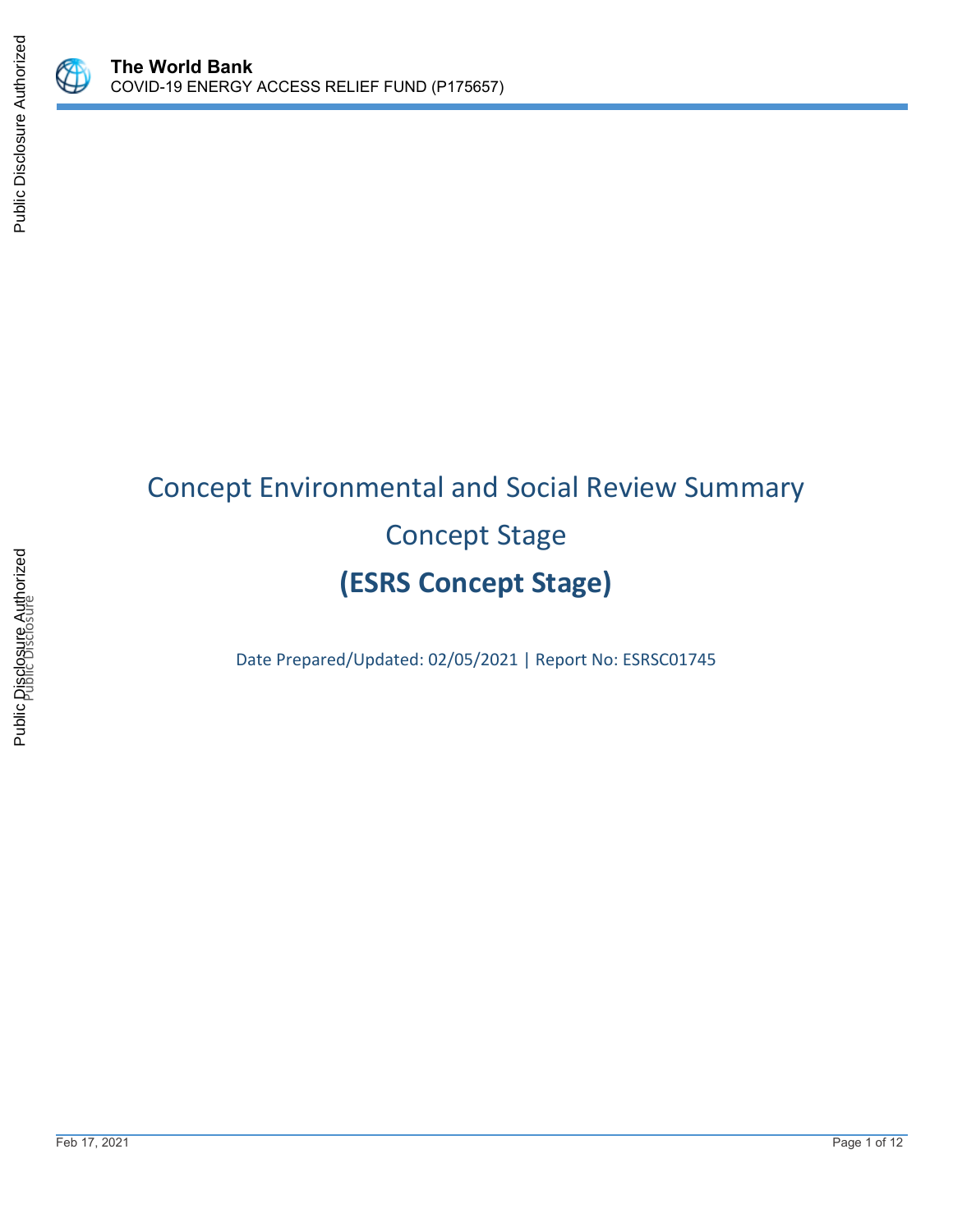

# **BASIC INFORMATION**

#### **A. Basic Project Data**

| Country                                                   | Region                                 | Project ID                      | Parent Project ID (if any)  |
|-----------------------------------------------------------|----------------------------------------|---------------------------------|-----------------------------|
| World                                                     | <b>OTHER</b>                           | P175657                         |                             |
| Project Name                                              | COVID-19 ENERGY ACCESS RELIEF FUND     |                                 |                             |
| Practice Area (Lead)                                      | <b>Financing Instrument</b>            | <b>Estimated Appraisal Date</b> | <b>Estimated Board Date</b> |
| Energy & Extractives                                      | <b>Investment Project</b><br>Financing |                                 | 3/17/2021                   |
| Borrower(s)                                               | Implementing Agency(ies)               |                                 |                             |
| SIMA - Social Investment<br>Managers and Advisors,<br>LLC | <b>SIMA</b>                            |                                 |                             |

#### Proposed Development Objective

The proposed Development Objective is to protect and maintain energy access and jobs during the COVID-19 pandemic by providing relief funds to energy access cmpanies delivering off-grid solar, mini grid and clean cooking energy services in developing countries.

| <b>Financing (in USD Million)</b> | Amount |
|-----------------------------------|--------|
| <b>Total Project Cost</b>         | 2.20   |

# **B. Is the project being prepared in a Situation of Urgent Need of Assistance or Capacity Constraints, as per Bank IPF Policy, para. 12?**

No

# **C. Summary Description of Proposed Project [including overview of Country, Sectoral & Institutional Contexts and Relationship to CPF]**

he COVID-19 Energy Access Relief Fund (EARF) is a global fund established by multiple public and private financiers as a unified response to COVID-19's threat to the survival of the nascent energy access industry, and preservation of energy access gains achieved in the past decade. EARF will offer concessional financing to energy access companies to address the severe credit squeeze and reduction of market demand that they face because of the pandemic, in exchange for their commitment to maintain jobs and continue serving their customers, in particular the poor and vulnerable households.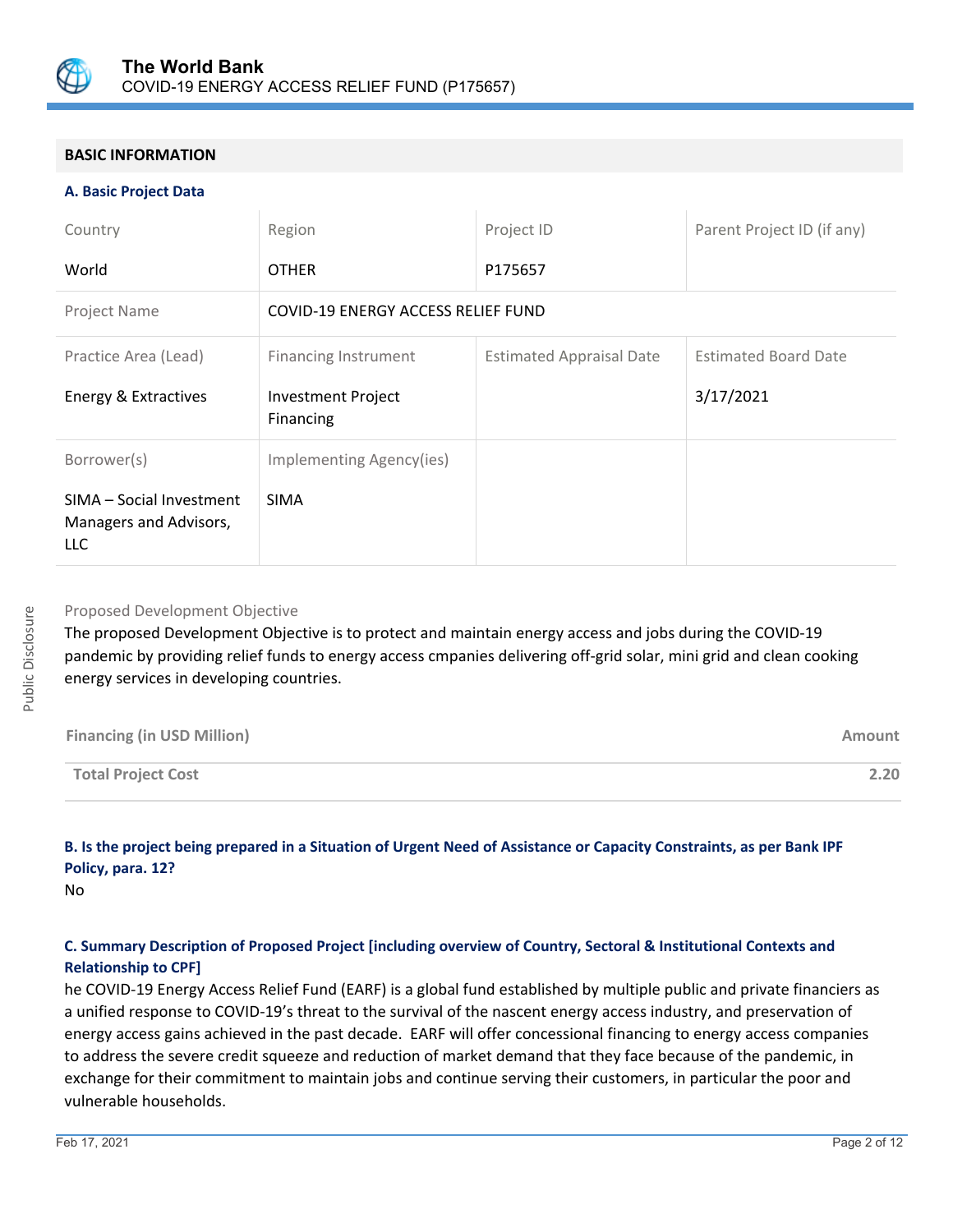

The EARF borrowers will be companies that distribute clean energy products and services such as solar lanterns, solar home systems, microgrid electricity or clean cookstoves to end-user customers. The end-users are typically lowincome households and small or micro-businesses in rural and peri-urban areas with no or unreliable access to an electricity grid or other sources of clean energy or electricity. The borrowers will need to demonstrate that they are creditworthy, have sound business models that in absence of COVID-19 would make their businesses viable, that they do not have alternative access to relief funding, and that the EARF support would fill in their liquidity gap to withstand the crisis. The companies will use proceeds from the loans to finance their operating costs (primarily staff costs), and in the case of smaller companies also working capital and inventories. EARF will be managed by a professional fund manager with a demonstrated competency and track record in debt financing in the energy access, in particular offgrid solar, sector. Social Investment Managers and Advisors, LLC (SIMA), a US-based fund manager established in 2015 – was competitively selected for this task.

The Project will contribute with a recipient executed grant from ESMAP of US\$2.2 million to the capitalization of EARF (US\$ 1.96 million, Component 1) and to incremental operating expenses incurred by SIMA, including SIMA's environmental, social and other due diligence (US\$0.24 million, Component 2).

#### **D. Environmental and Social Overview**

D.1. Detailed project location(s) and salient physical characteristics relevant to the E&S assessment [geographic, environmental, social]

The project will provide financing to energy access companies (SMEs) and their customers, who include poor households and microbusinesses in rural and peri-urban areas of developing countries including in Sub-Saharan Africa and South Asia. Companies in other regions including East Asia, the Pacific Islands and Caribbean may also be considered. Given the participation of private companies, the IFC Performance Standards apply, and the instrument required by appraisal is the ESMS.

The fund will not finance investments/ companies deemed as substantial or high risk as defined by the ESF. However, the Fund may support companies and subprojects categorized as B in line with the IFC PSs. The investments to be funded are expected to mostly be low risk (IFC Category C) yet there might potentially be a limited number of moderate risk (IFC Category B) with medium to low risk. The exclusion list of the ESMS will clarify this categorization. The key E&S risks in the project are expected to be related to used batteries and e-waste management and local capacity to address sustainable disposal of used batteries and e-waste. While at individual project level, these are expected to be limited in magnitude, and manageable if relevant regulation and procedures are implemented, they may manifest themselves prominently and frequently across a large number of small projects or companies. Stakeholder engagement and consumer awareness by the energy access companies will be crucial to management of E&S risks especially those related to used batteries and e-waste management.

The energy access companies that the EARF will finance include mini-grids, clean cooking, solar productive use equipment as well as off-grid solar standalone (SHS, pico-PV lighting) servicing households and other customers. Their revenues can come from manufacturing, trading, distributing, selling, maintaining, servicing, and repairing these products/ installations. The companies are expected to mainly operate in in rural and peri-urban areas, be mainly SME, although companies with larger revenues (up to USD50 million) can be included. Following closure of the fund, the EARF will be actively advertised and companies will have the opportunity to apply to the fund for a loan. As such, the fund will include a diverse range of companies operating across a range of geographies which will be fully defined only following the screening and selection of companies to receive loans.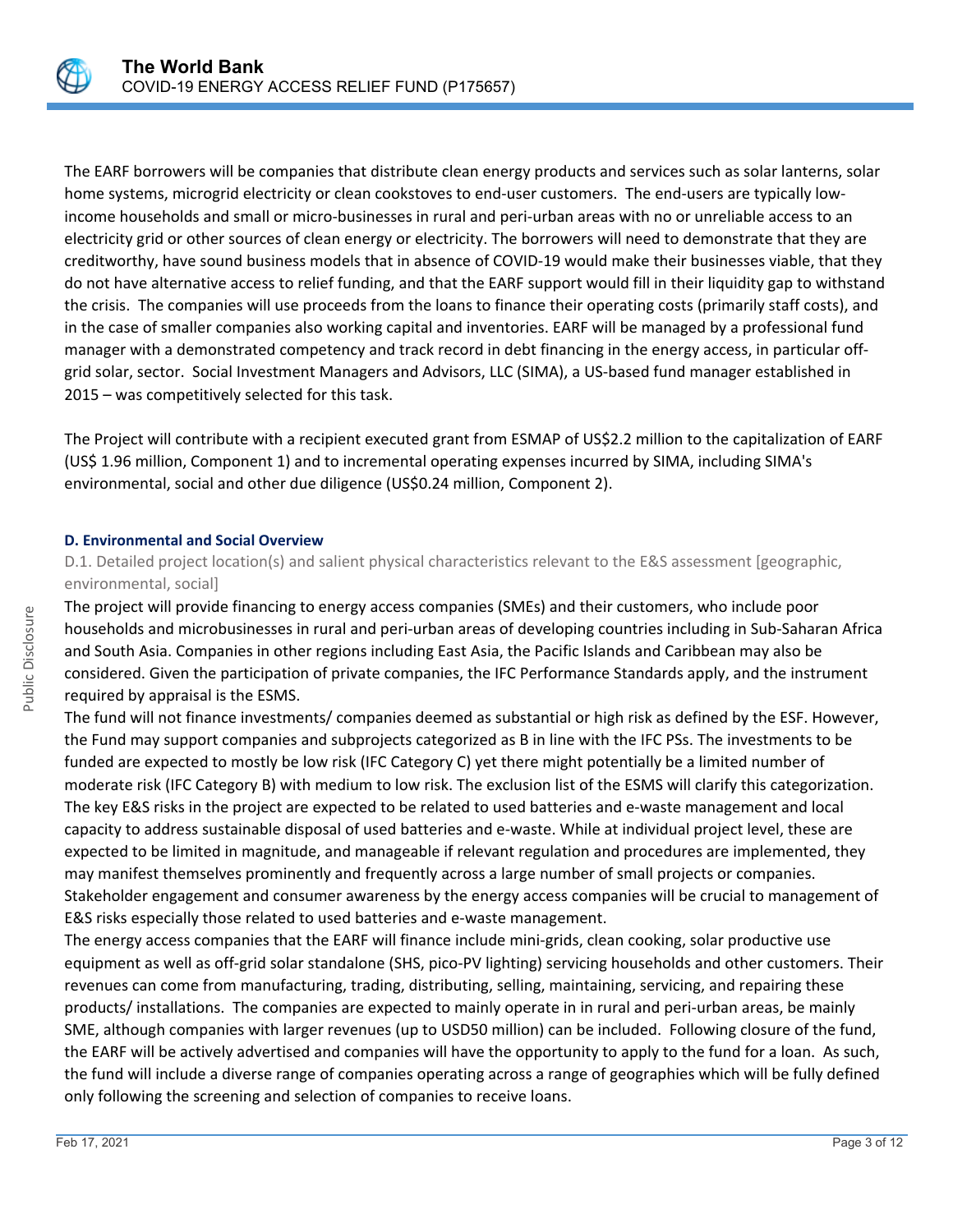

The fund has, so far, received applications from 205 energy access companies. Of these, 90 companies have been shortlisted which includes 39 larger (revenue of USD 500,000 to USD 50 mn) and 51 smaller companies (revenues of USD 75,000 -500,000). The other key features of the current pipeline are:

• The average loan size requested is USD 590,000k. 33 companies asked for loans more than UDS 500,000, the remaining transactions are below USD 500,000.

• 72% of the applications come from Sub Saharan Africa, 10% from Asia Pacific, the rest is global (i.e. operating in more than one region).

• Out of the shortlisted companies, 60 are active in SHS and pico-PV, 41 in solar productive use, 29 in mini-grid, and 27 in clean cooking (note that a company could be distributing more than one technology, which is why aggregate numbers do not match the total of shortlisted).

The Project is expected to result in climate benefits by avoiding and reducing carbon dioxide equivalent emissions through safeguarding access to renewable energy systems. In its absence, the off-grid customers could revert to traditional lighting sources, such as kerosene lamps, which are a source of CO2 emissions and black carbon. In addition, it is anticipated that the EARF will help maintain local green jobs, including for women, which would continue to enable climate mitigation and energy access activities in rural markets post COVID-19. These climate benefits have been acknowledged by the Green Climate Fund, which has approved co-financing.

# D. 2. Borrower's Institutional Capacity

The fund will be managed by SIMA - Social Investment Managers and Advisors. SIMA already has an Environmental and Social Management System (ESMS) in place developed in line with the IFC PSs, which it has been implementing for its other funding activities. Drawing from its existing ESMS, SIMA has developed an ESMS specific to the EARF keeping in mind challenges presented by the ongoing COVID-19 pandemic.

To ensure effective ESMS implementation, SIMA will strengthen its internal E&S capacity through: (i) ensuring that SIMA's team includes an E&S specialist/s; (ii) assigning a Managing Partner responsible for E&S risk management; and (iii) training investment analysts who will be responsible to carry out ESDD in line with the ESMS for the EARF. When required, SIMA may also refer to external E&S consultants for further support.

The capacity of companies accessing EARF to manage E&S risks proportionate to the scale of their activities will be determined as part of the screening application process undertaken by SIMA. However, given that the fund will not finance high or substantial risk activities as per ESF gaps in such capacity requirements are expected to be minimal.

# **II. SCREENING OF POTENTIAL ENVIRONMENTAL AND SOCIAL (ES) RISKS AND IMPACTS**

# **A. Environmental and Social Risk Classification (ESRC) Moderate and Social Risk Classification (ESRC) Moderate**

# **Environmental Risk Rating Moderate School School School School School School School School School School School School School School School School School School School School School School School School School School Scho**

Feb 17, 2021 Page 4 of 12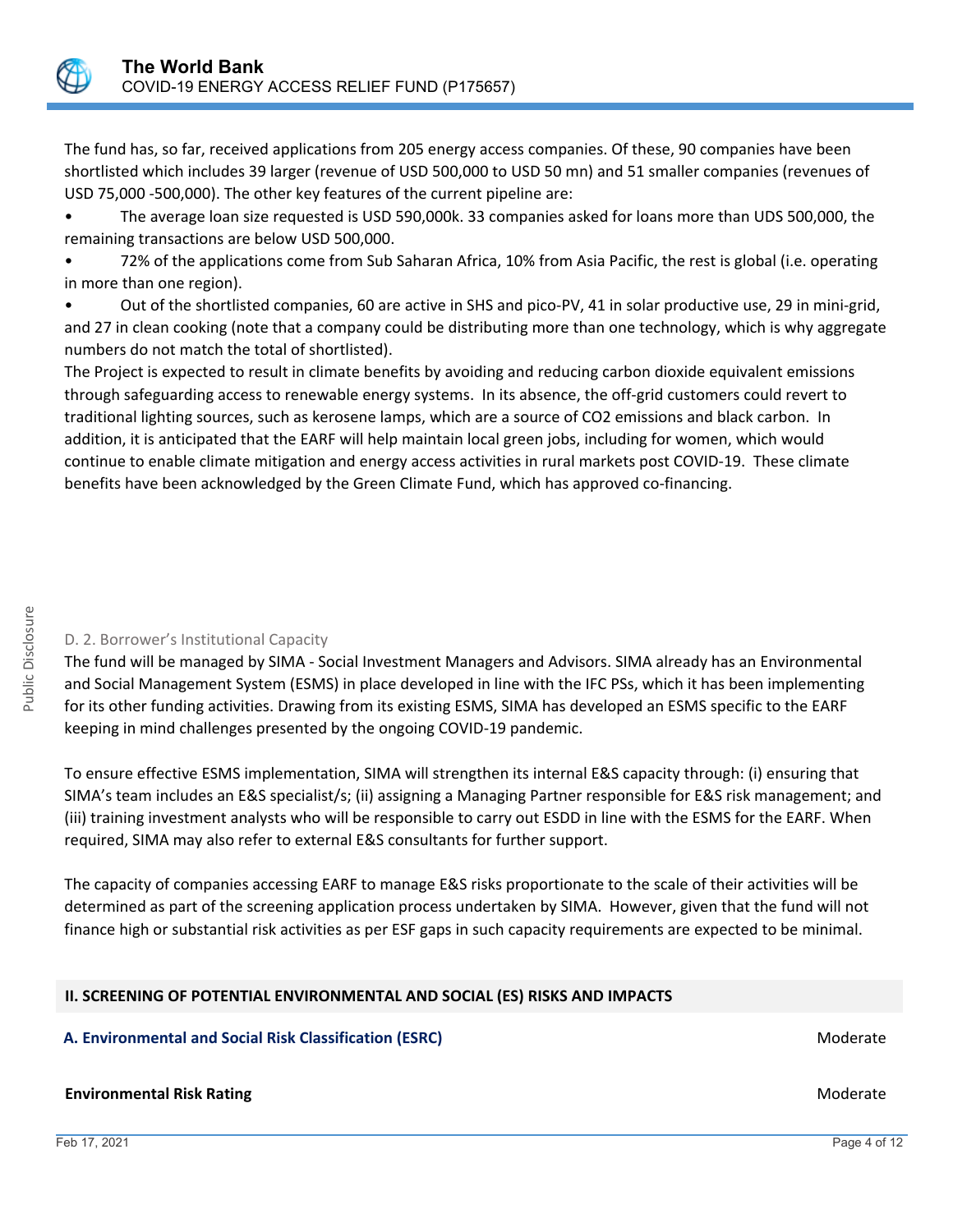

Funding will be used to support companies providing and installing individual off-grid solar systems and clean cooking appliances, and small solar PV mini grids, with a focus on maintaining access of the existing customers, rather than supporting new investments. Under the project, no construction of physical infrastructure is envisaged at this stage.

The potential environmental risks are expected to be moderate as EARF will support investment types with limited potential environmental impacts. The waste stream of subprojects will comprise battery waste (Li-ion and lead-acid batteries) and used batteries and e-waste such as panels, printed circuit boards, wires, etc. Some equipment used in off grid solar products and mini-grids may have some hazardous elements including lead, polymers and cadmium. These require special handling and management. These hazardous materials, if not collected, handled and disposed of well, would pollute soil and groundwater sources that may cause significant community health risks.

The main environmental risks are primarily related to used batteries and e-waste and safe disposal of equipment, especially batteries, relevant aspects of labor issues including OHS, water use, and gender. Used batteries and ewaste contain materials that are considered toxic, which are harmful to the environment and human health if not properly managed. These risks assume greater significance in the absence of national regulations on used batteries and e-waste management in African countries and service providers in many countries. As a result, SIMA will provide specific guidance to its borrowers on used batteries and e-waste management.

The risks will be managed by SIMA's careful evaluation of E&S risk management systems of the applicant companies and agreeing on mitigation measures as required. The companies will be expected to have in place an adequate ESMS to be able to manage multiple small subprojects and integrate overall E&S sustainability into their operations. The companies will be expected to provide regular E&S reports to SIMA.

SIMA has an established ESMS, which is now being adapted to the COVID-19 conditions for the EARF, in close coordination with all participating DFIs, including the World Bank and IFC. SIMA has trained analysts to carry out E&S due diligence and an E&S consultant on call for complex E&S issues.

The EARF will not support companies and subprojects categorized as A and B in line with the IFC PSs. This requirement will be included in the Financing Agreements signed between the Bank and SIMA as well as in the EARF specific ESMS.

# **Social Risk Rating Moderate Social Risk Rating Moderate**  $M$

The social risk rating is considered to be moderate as the project will be financing activities which have a limited capacity to result in significant social impacts. As outlined above, funding will focus on maintaining access of the existing customers, rather than supporting new investments which will further limit the potential for any impacts.

Social risks that may occur include exclusion from project benefits of vulnerable groups including women, indigenous people and those in remote rural areas. Significant impacts associated with land acquisition are not expected as the EARF will mainly finance existing operations which will not require civil works. However, the ESMS will include provisions for land acquisition as well as a reputational risk assessment regarding approaches to historical land acquisition, such that companies that have been involved in forced evictions are excluded including on land under the traditional ownership of indigenous peoples. To further minimize these risks Projects classified as substantial or high risk (Category A or B) will not be supported by the EARF as per the financing agreements. Despite the aim of the EARF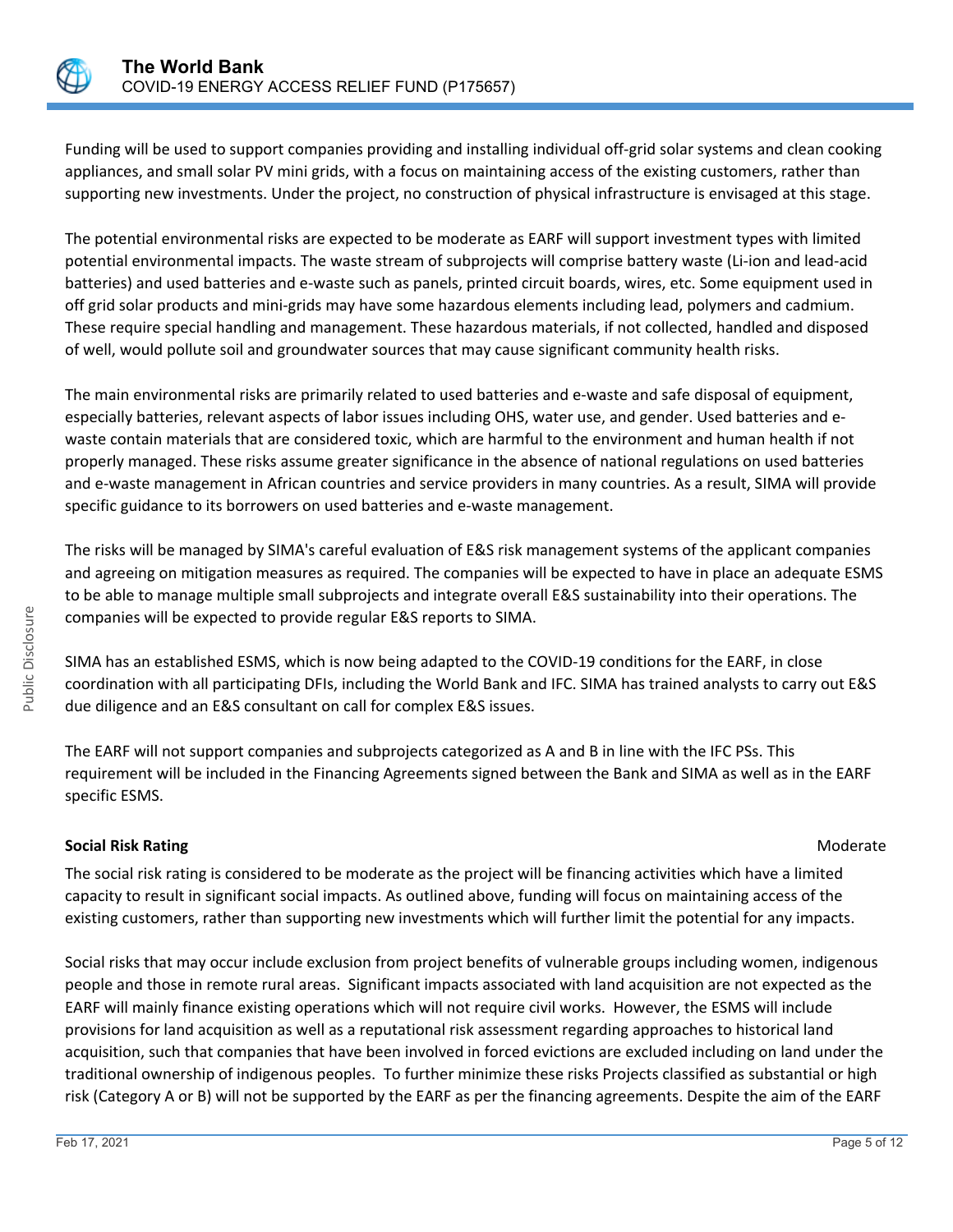

to provide relief funding to save jobs, labor risks including reduced pay and retrenchment are a risk given challenges with the flow of funds in many companies which will be addressed through the ESMS.

Stakeholder engagement, including with consumers, may also be challenging given the nature of the project and due to Covid-19. Companies will be expected to have in place adequate social management measures to address these risks including Covid-19 secure methods to engage with relevant stakeholders as needed.

The fund specific ESMS will address any potential social risks and includes exclusion and screening criteria to avoid significant land take or impacts to indigenous people. SIMA will train their investment officers and analysts to identify these risks and ensure that the companies have adequate measures in place or if needed develop plans to address social risks.

# **B. Environment and Social Standards (ESSs) that Apply to the Activities Being Considered**

# **B.1. General Assessment**

**ESS1 Assessment and Management of Environmental and Social Risks and Impacts**

# *Overview of the relevance of the Standard for the Project:*

The ESS1 is applicable to the project. The key E&S risks in this project are related to: (i) E&S capacity of the fund to assess, manage and monitor E&S activities and performance of its borrowers; and (ii) absence of regulations on used batteries and e-waste management in developing and notably African countries and poor management and disposal of used batteries and e-waste in general. To address these key risks, the fund will implement the following mitigation measures that also address COVID issues especially regarding public consultation and stakeholder engagement:

• The fund shall develop and implement an ESMS to ensure compliance with the E&S requirements which include an exclusion list, national regulatory requirements and follows IFC Performance Standards and relevant Good International Industry Practice (GIIP) such as WHO technical guidance developed for addressing COVID-19.

• Train its investment analysts in implementing the ESMS. For projects with more complex E&S issues, an E&S specialist consultant will be engaged;

• Develop guidance on used batteries and e-waste management as part of the ESMS and mandate all borrowers to adopt the guidance and implement used batteries and e-waste management practices in line with the guidance;

- Require borrowers to develop and implement an ESMS, appropriate to nature and scale of business, to manage E&S risks and impacts of their operations; and
- Require its borrowers to implement stakeholder engagement and consumer awareness plan.

ESS1 and ESS9 require that the core implementing agency (SIMA as the FI) has a system in place for assessing and managing E&S risks and impacts in its operations. In this project, this is to be achieved by developing a fund specific ESMS building on SIMAs existing ESMS. The ESMS incorporates, as appropriate for the project circumstances, relevant principles and elements of an ESMS described in ESS1 and ESS9, more specifically (i) environmental and social policy; (ii) procedures for the identification, assessment and management of the environmental and social risks and impacts; (iii) E&S screening criteria; (iv) organizational capacity; (v) monitoring and reporting; and (vi) external communications mechanism. The ESMS will ensure that project-specific E&S risks and impacts are adequately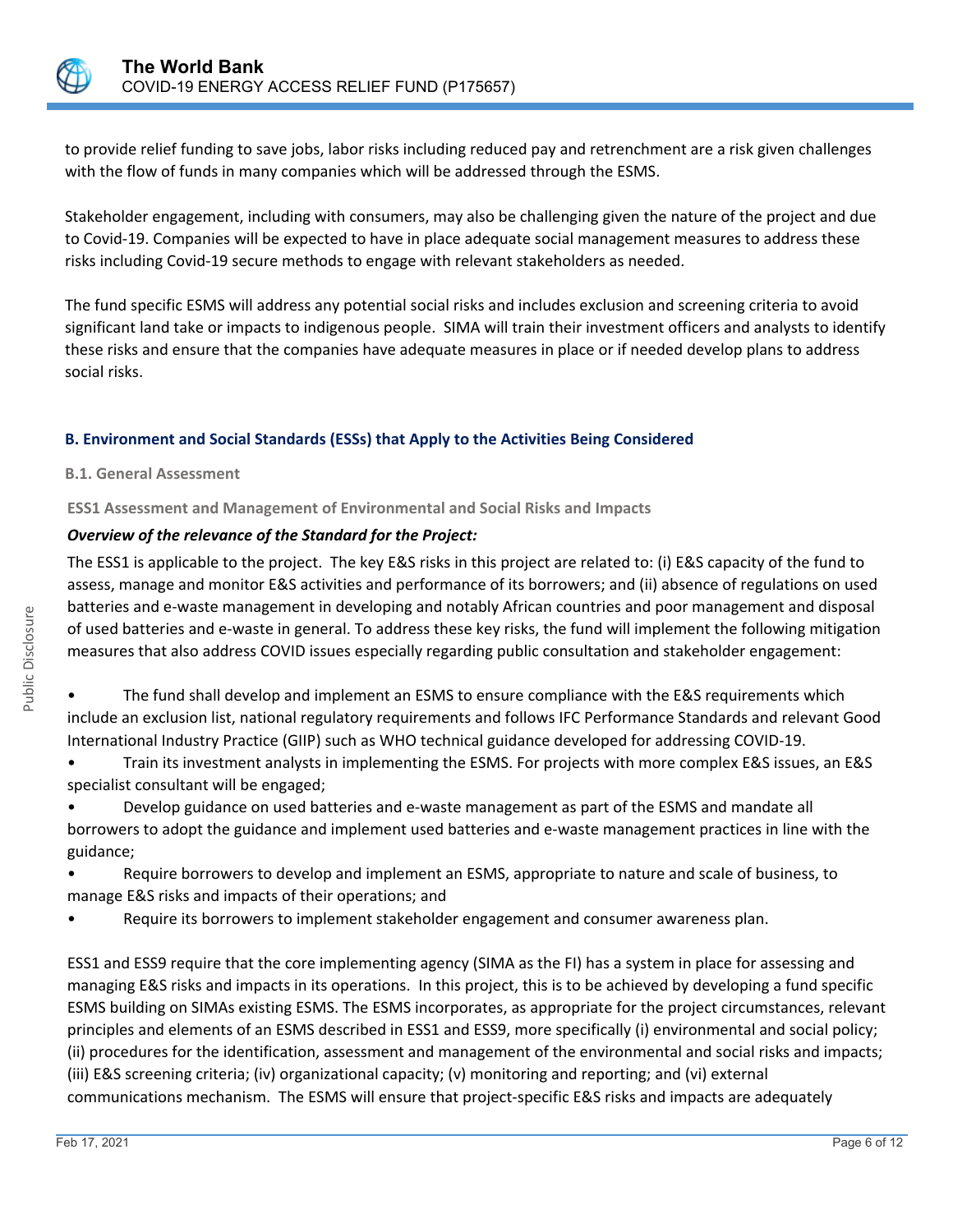

addressed. Such a system will include processes and implementation capacity within the multilevel project structure to manage key identified E&S risks and impacts. Applicable E&S Requirements for companies as defined in the ESMS will be incorporated in financing agreements.

The draft ESMS has the following key elements:

(i) institutional E&S policy and procedures that incorporate the E&S requirements including the exclusion list, national laws and international standards

(ii) self- assessment questionnaire for solar companies must be filled out and submitted by all companies that apply for funding as part of the screening process.

(iii) assessing current E&S performance and pre-existing Environment & Social Due Diligence (ESDD) reports of the energy access companies that are existing clients of SIMA.

(iv) responsibilities for implementing the ESMS.

Given that the EARF will finance private sector companies, the ESMS has been developed in line with the requirements of the IFC Performance Standards 2012 and updated to reflect COVID considerations.

As the project funds will be provided to support off-grid solar lending (specified end use of funds) the ESMS requirement will be applied to SIMA at the institutional level in terms of their ability to ensure adequate E&S risk management due diligence, monitoring and reporting policies, processes, and capacity covering entities availing their credit lines within the EARF.

As the project funds will be provided to companies, SIMA will require these companies to develop and implement an ESMS, appropriate to the scale and nature of their operations. As part of its ESDD of borrowers, SIMA will review their ESMS and their capacity to implement the ESMS and manage E&S risks and impacts in their operations. SIMA will ensure that the ESMS of its borrowers incorporate guidance on used battery and e-waste management, and stakeholder engagement.

The ESMS will also incorporate an external communication mechanism/ grievance mechanism at SIMA level that will accept and address complaints and concerns regarding relevant operations in a manner accessible and understandable for affected parties. The grievance mechanism is currently under development and will be finalized as part of the ESMS. A Grievance mechanism must be required for SIMA in the Financing Agreement and shall be approved by the Bank.

The project will develop an ESMS for the fund which will apply to project funds only and include requirements for the identification and management of environmental and social risks as well as stakeholder engagement. The project will also prepare an Environmental and Social Commitment Plan (ESCP) to address the management of E&S risks by SIMA.

**Areas where "Use of Borrower Framework" is being considered:**

Not applicable

# **ESS10 Stakeholder Engagement and Information Disclosure**

The project is being developed in the backdrop of COVID-19 with the objective of providing liquidity support to energy access companies. The ongoing pandemic's impact on these companies underlines the importance of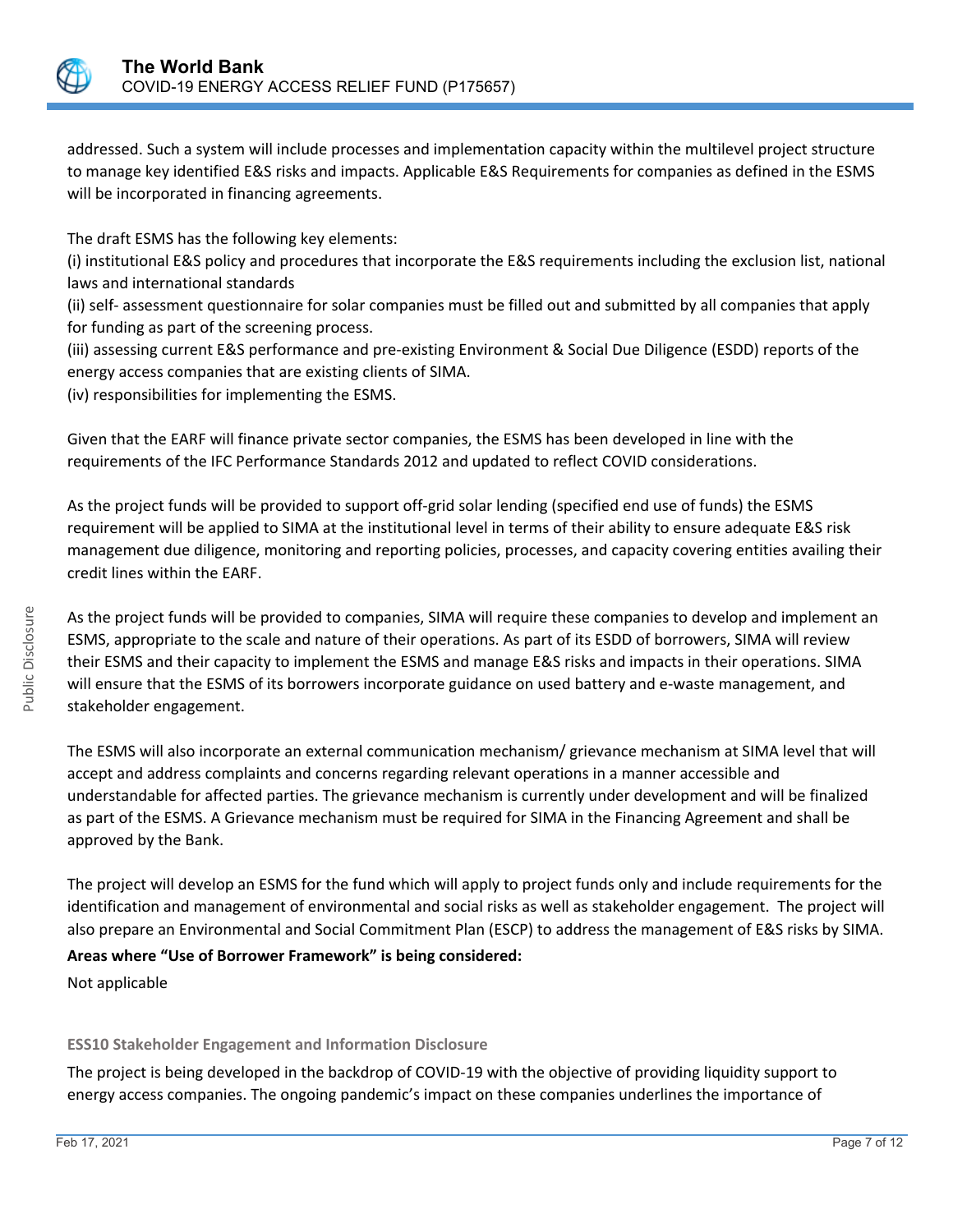

providing relief funding urgently. The design of the Project was informed by a large-scale virtual survey of off-grid solar customers, carried out by 60 Decibels. The survey included more than 25 000 households that are not connected to the grid but own an off-grid solar device, to provide insights on how low-income households in developing economies are coping with the Covid-19 pandemic. The survey revealed that the economic shock induced by the pandemic is putting severe financial stress on households and about 20% were struggling to make regular energy service payments. The survey also showed that the off-grid households have highly valued their access to electricity during the pandemic. 27% of the respondents said they are using their system more frequently and 92% said their quality of life has improved since they purchased the system. Customers are also predominantly very happy with the continued service provided by companies, despite the added challenge of limited abilities to communicate and engage consumers in person. The results of the 60 Decibels survey can be found at: https://app.60decibels.com/covid-19#explore .

ESS10 is relevant and the ESMS will include requirements for Stakeholder Engagement by companies in line with the requirements of ESS10. Requirements for engagement by SIMA are limited to ensuring knowledge and awareness of the fund and as outlined above providing access to a grievance redress mechanism.

The ESMS will outline the stakeholder engagement requirements of companies who access the funds including identification of stakeholders, methods of engagement, timing and reporting requirements. Companies will also need to demonstrate that a grievance mechanism in line with the scale of their operations is in place. For off-grid companies, stakeholders are likely to include consumers who use the products as well as local community representatives especially in rural areas while mini-grid companies may also need to consider neighboring communities and land owners/users.

Traditional stakeholder engagement methods are difficult to deploy in the current circumstances. Therefore, the project, as part of its ESMS, will explore various options for engaging stakeholder in line with the evolving nature of the pandemic. Engagement will be informed by WHO's "COVID-19 Strategic Preparedness and Response Plan Operation Planning Guidelines to Support Country Preparedness and Response" (2020) and the World Bank's "Technical Note: Public Consultations and Stakeholder Engagement in WB- supported operations when there are constraints on conducting public meetings" (March 20, 2020).

In addition to the requirements for stakeholder engagement, all borrowers will be required to implement consumer awareness program with specific focus on hazards associated with poor disposal of used batteries and e-waste. The awareness program would also focus on making consumers aware of options available to them for safe disposal. The requirement for this is included in the guidance on used batteries and e-waste management which part of the fund's draft ESMS.

The ESMS will also require companies to have a grievance redress mechanism in place proportionate to the scale and size of the risks of their activities which is accessible and responsive in a timely manner.

# **B.2. Specific Risks and Impacts**

**A brief description of the potential environmental and social risks and impacts relevant to the Project.**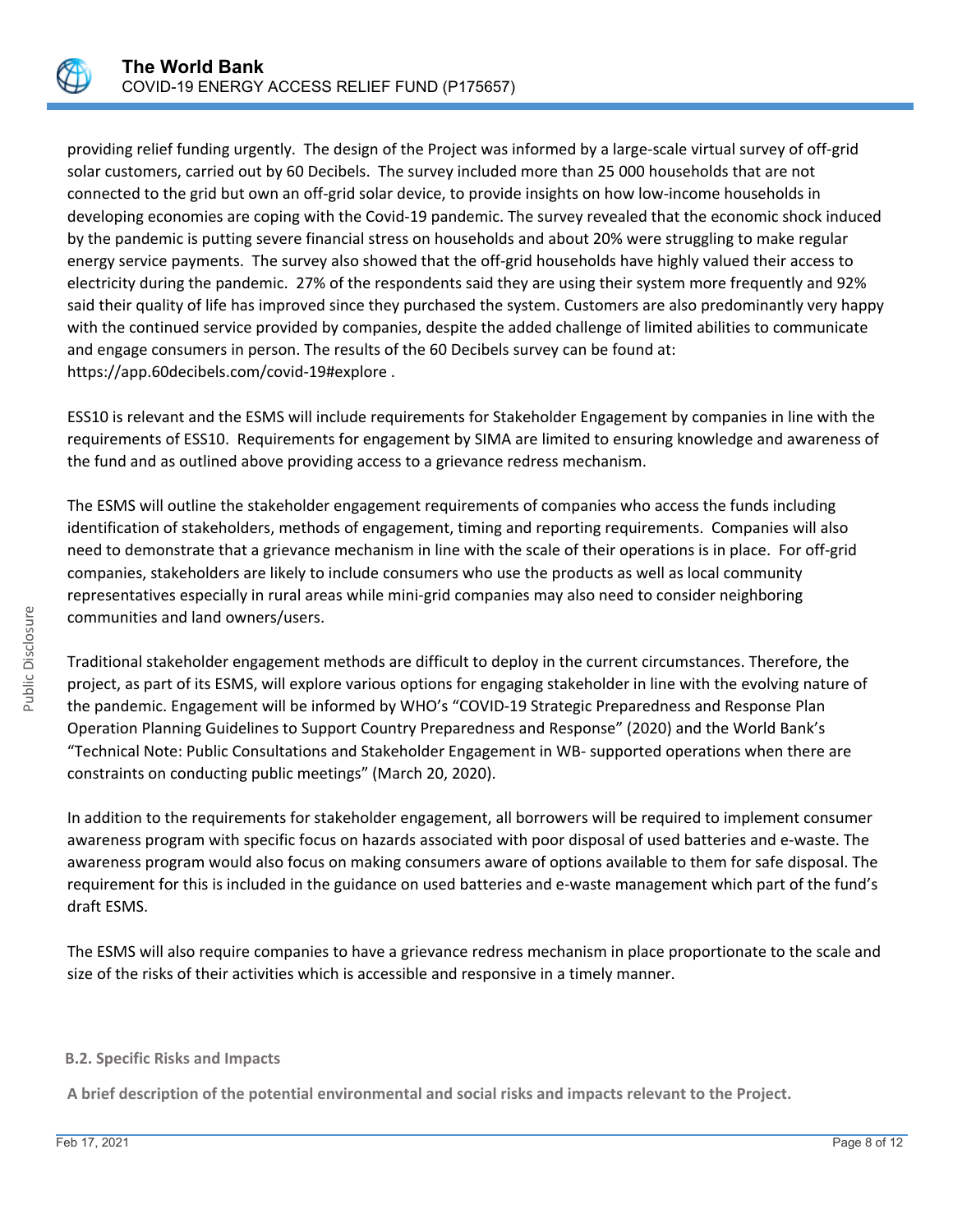

# **ESS2 Labor and Working Conditions**

This ESS is relevant as SIMA and the energy access companies it will support will have to manage the working conditions of their own workforce in accordance with relevant aspects of national law and ESS2 on Labor and Working Conditions. The Financing Agreements signed between SIMA and its borrowers will outline requirements related to labor and working conditions including on issues related to pay and working conditions, code of conduct for workforce and retrenchment which may result from workforce planning associated with the Covid-19 pandemic.

# **ESS3 Resource Efficiency and Pollution Prevention and Management**

This ESS is relevant to the project. Although the project will not involve any construction activities, the ongoing operations of energy access companies will create environmental concerns associated with used batteries and ewaste management.

The concern is linked to the weak capacity in developing countries to manage used batteries and e-waste due to lack of policies, effective regulation and physical infrastructure for collection, recycling and disposal of used batteries and e-waste. While improper waste disposal can result in several environmental impacts, safe disposal of used batteries and e-waste can create an opportunity for creation of 'green jobs' especially in the informal sector through the entire waste value chain from collection, and recycling to final disposal of used batteries and e-waste.

The use on solar home systems requires ambitious safety standards, for which consumer awareness needs to be created. Different off-grid solar companies have different ambitions and practices to tackle the challenges that proper end-of-life batteries management poses, principally take back of products, identification of local reliable recyclers to work with and financing of collection and recycling operations, etc. Some companies will be better than others with regard to used batteries and e-waste management.

The project can take any opportunities including small RETFs as this one to build the relevant capacity and to promote responsible used batteries and e-waste management and best practices in the off-grid sector and the minigrids.

SIMA will support EARF borrowers to develop and maintain responsible used batteries and e-waste policies and procedures, by (i) setting up mandatory requirements for essential used batteries and e-waste measures, and (ii) providing guidance and capacity building to the Borrowers on adopting emerging good practices, drawing on the World Bank's General EHS Guidelines and Good International Industry Practices (GIIP) as represented by GOGLA's ewaste toolkit. More specifically, the suggested approach is as follows:

• Enhance SIMA's ESMS on used batteries and e-waste by requiring:(i) to adhere to and ensure that the relevant national laws and regulations (waste management, air quality emissions, etc.) are followed by EARF borrowers in the respective countries; (ii) include specific contract clauses committing borrowers to address risks factors from used batteries and e-waste management; (iii) add used batteries and e-waste management elements in SIMA's procedures; and (iv) built capacity, and raise consumer awareness about the hazards of used batteries and ewaste and recommend sustainable means of disposal/management.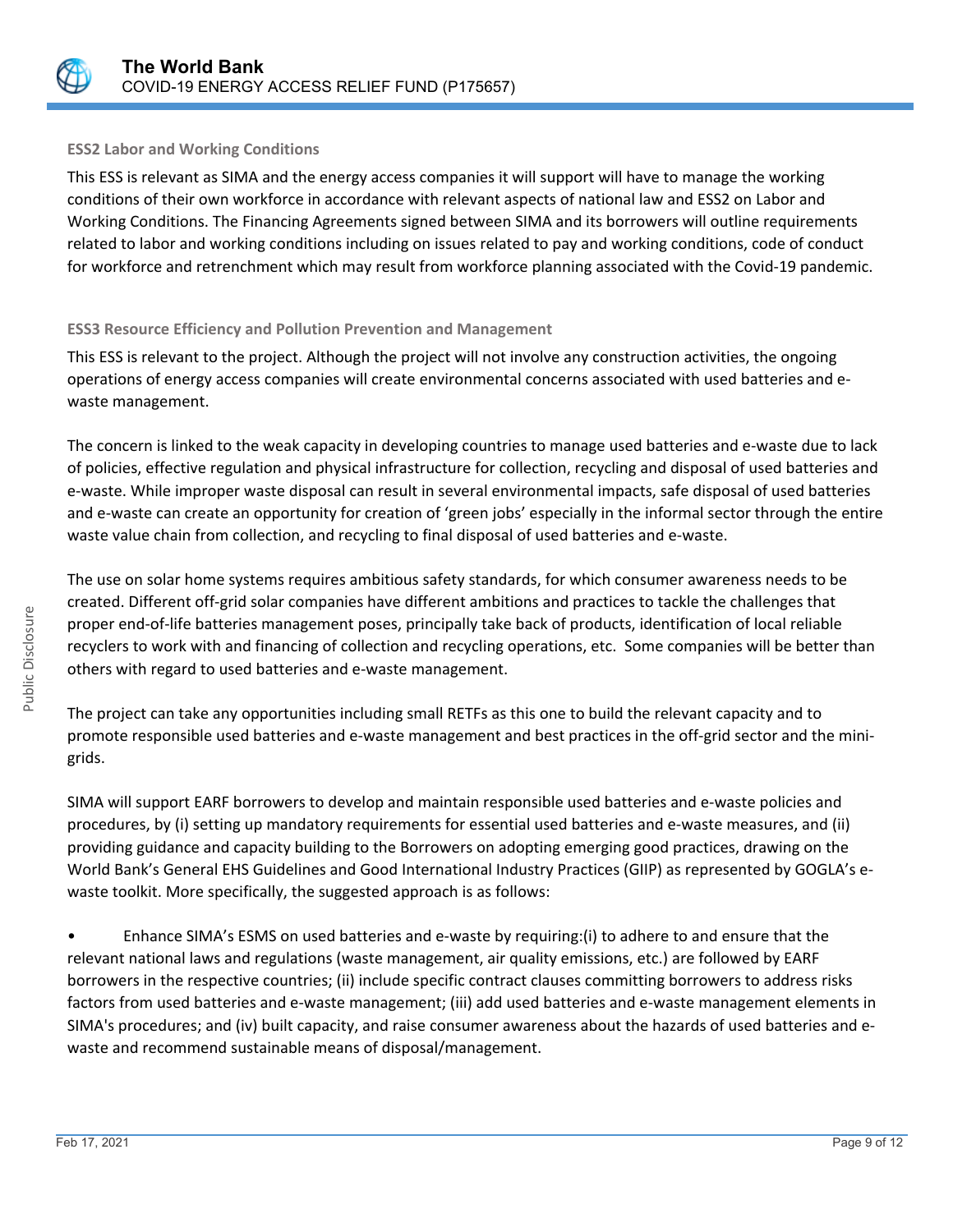

• To promote best practice in used batteries and e-waste management, require companies to have used batteries and e-waste management plans, standard operating procedures for handling and storage; specifying requirements to foster longevity of batteries, including battery management software and adoption of lithium-based ones; and promote stakeholder engagement on the used batteries and e-waste management (e.g., train locals/communities to work in producer - authorized repair centers).

• SIMA's ESMS to include draft template Standard Operation Procedures / Waste Management Guidelines.

In addition to the measures listed above, SIMA would require its borrowers, as part of their used batteries and ewaste management plan, to partner with local responsible recycling companies to safely collect and dispose of used battery and used batteries and e-waste collection. Where such responsible recycling companies do not exist, the borrowers would be encouraged to consider establishing end-of-life management service for used battery and used batteries and e-waste. This, however, may not be feasible for all borrowers as some of them have small operations.

The operation has important benefits for the reduction of GHG emissions given the use of renewable energy (such as solar power for lighting stations, battery storage for backup power, etc.). According to ESS3, the project will need to undertake GHG accounting using an agreed methodology during project preparation. The approach to GHG accounting will be detailed in the appraisal stage ESRS.

# **ESS4 Community Health and Safety**

ESS4 is relevant but community health, safety, and security risks are expected to be minimal given that the project is supporting existing operations which will not require civil works. Companies interaction with communities is likely to be limited mainly to consumers. Off-grid solar companies will be required to align with World Bank's General EHS Guidelines and GIIP such as those included in GOGLA requirements which include requirements for provision of safe products and fair and respectful treatment of consumers including prohibited behaviors. While there are also risks of equipment malfunction these are likely to be limited and localized. The borrowers will be required to adhere to robust quality standards (Lighting Global or equivalent), including honoring the mandatory warranties which should ensure that equipment provided is of a good quality.

# **ESS5 Land Acquisition, Restrictions on Land Use and Involuntary Resettlement**

Given the focus on existing companies and companies and exclusion criteria for the project, land acquisition by companies supported by the EARF is expected to be minimal. However, ESS5 is considered to be relevant as the ESMS will include screening criteria related to any proposed land acquisition along with the requirements for the development of Resettlement Action Plans. Furthermore, the reputational risk search will identify any companies which have been involved in forced land acquisition historically.

**ESS6 Biodiversity Conservation and Sustainable Management of Living Natural Resources**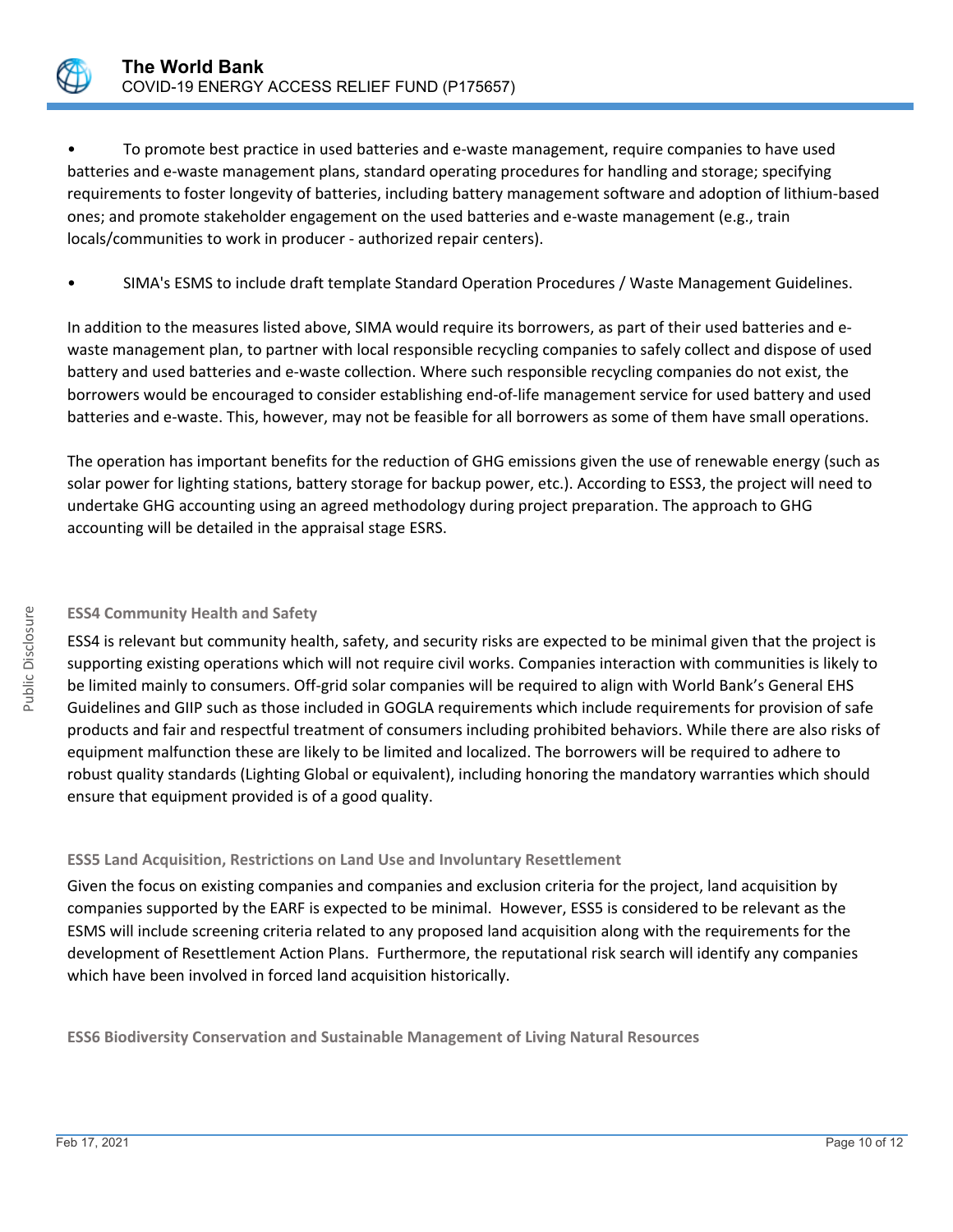

This ESS is not relevant to the project as impacts on biodiversity or living natural resources are not currently expected since support will be provided to households. There are yet possible risks of improper management of end-of-life non-grid solar products (batteries) if they are disposed of in nature or water resources that are protected.

# **ESS7 Indigenous Peoples/Sub-Saharan African Historically Underserved Traditional Local Communities**

This ESS is not relevant as negative impacts on indigenous peoples (IPs) are not generally anticipated as a result of the project. As outlined above reputational risk screening will be undertaken to identify any historical issues associated with impacts on IPs. Screening will also need to ensure that IPs are not excluded from Project benefits i.e. that companies located in areas where IPs are located are not excluded from financing and/ or do not pass these benefits on to IPs.

# **ESS8 Cultural Heritage**

This ESS is not relevant as impacts on Cultural Heritage are not currently expected since support will be provided mainly to existing operations and households. Screening will identify any potential or existing risks to cultural heritage based on the location of project sites.

# **ESS9 Financial Intermediaries**

SIMA a private financial entity will act as the fund manager and will receive financing from the Bank (in the form of a Grant) which it will use to provide financing to energy access companies. The fund will finance energy access companies which will be required to meet the requirement of the ESMS developed for the fund in line with the requirements of the IFC Performance Standards given that the companies are private sector.

| <b>C. Legal Operational Policies that Apply</b>               |    |
|---------------------------------------------------------------|----|
| OP 7.50 Projects on International Waterways                   | No |
| OP 7.60 Projects in Disputed Areas                            | No |
| <b>III. WORLD BANK ENVIRONMENTAL AND SOCIAL DUE DILIGENCE</b> |    |
| A. Is a common approach being considered?                     | No |

# **Financing Partners**

The EARF involves financing from 14 other financing institutions including CDC, DFC, FMO, Acumen, IFC, GCF, and several foundations who are appraising the project against the requirements of the IFC Performance Standards. Regardless, a formal common approach is not being considered for this Project.